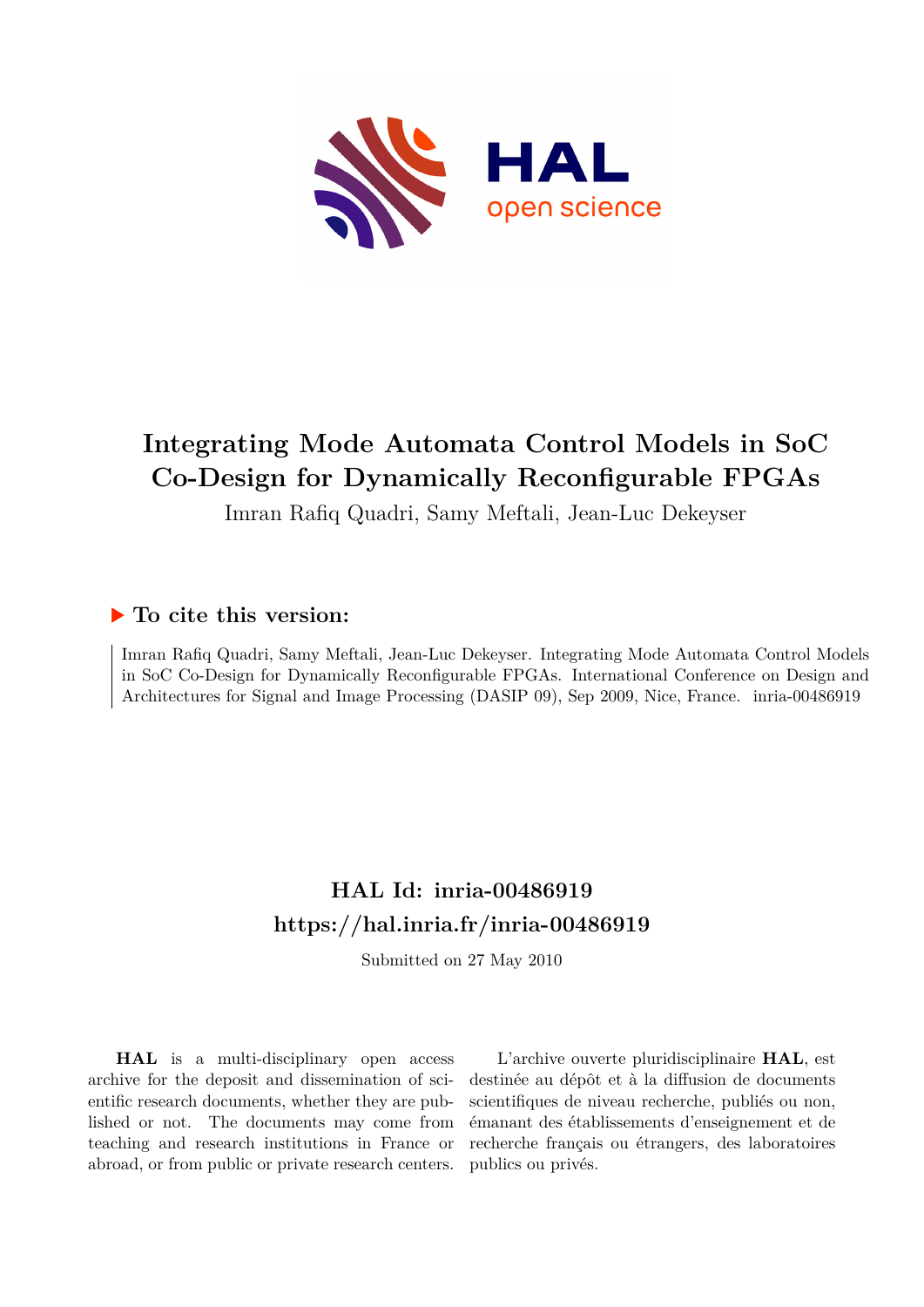# Integrating Mode Automata Control Models in SoC Co-Design for Dynamically Reconfigurable FPGAs

Imran Rafiq Quadri, Samy Meftali and Jean-Luc Dekeyser, INRIA LILLE NORD EUROPE - LIFL - University of Lille - CNRS, Lille, France {Imran.Quadri, Samy.Meftali, Jean-Luc.Dekeyser}@lifl.fr

*Abstract*—The number of integrated transistors that can be contained on a chip are increasing at an exponential rate, along with rise in targeted sophisticated applications. Thus the design of Systems-on-Chip (SoC) is becoming more and more complex. Hence there is a critical need to find new seamless methodologies and tools to handle the SoC co-design aspects. This paper presents a novel approach for expressing system adaptivity and reconfigurability in Gaspard, a SoC co-design framework, with special focus on partially dynamically reconfigurable FPGAs. The framework is compliant with UML MARTE profile proposed by Object Management Group, for modeling and analysis of realtime embedded systems. The overall objective is to carry out system modeling at a high abstraction level expressed in UML; and afterwards, transform these high level models into detailed enriched lower level models in order to automatically generate the necessary code for final FPGA synthesis.

#### I. INTRODUCTION

Modern Systems-on-chips (SoCs) have become integral for designing embedded systems for targeting intensive parallel computation applications. Continuous advances in SoC technology permit to increase the number of hardware resources on a single chip. In parallel, the targeted application domains: such as multimedia video codes, radar/sonar detection systems are becoming more sophisticated. These data-parallel applications focus on regular data partitioning, distribution and their access, etc. This balance of evolution has led to a *system complexity* issue which is one of the main hurdles faced by SoC designers. The fallout of this complexity is that the system design, particularly software design, does not evolve at the same pace as that of hardware leading to a *productivity gap*.

*Adaptivity* is also a critical issue related to SoC design for coping with end user requirements/environments. Mode based control semantics play a significant role for these complex systems; such as switching between color and black and white modes in video processing applications. This type of control offers Quality of Service features to designers/end users. However, the control semantics should be generic enough to be applied to both software and hardware design aspects.

State of the art FPGAs can change their functionality at *runtime*, known as Partial Dynamic Reconfiguration (PDR) [1]. PDR allows to modify specific regions of an FPGA on the fly, hence time-sharing the available hardware resources for executing multiple (mutually exclusive) tasks. It permits context switching depending upon application needs, hardware limitations and QoS requirements. Currently only Xilinx FPGAs fully integrate partial dynamic reconfiguration. These

FPGAs also support internal self dynamic reconfiguration, in which an internal controller (a *hardcore*/*softcore* embedded processor) manages the reconfiguration [2].

Raising design abstraction levels can be viewed as an effective solution to resolve the SoC complexity issues. The challenge is to find effective design methodologies that raise the design abstraction levels to reduce overall complexity, while handling issues: such as accurate expression of inherent system parallelism such as application loops; and hierarchy.

Model Driven Engineering can be viewed as a high level SoC co-design approach, that enables high level system modeling (of both software and hardware). *Model transformations* can be utilized to generate executable models or executable code, from high level models. MDE is also supported by large number of industry standards and tools.

Gaspard [3],[4] is an MDE-based SoC co-design framework dedicated to parallel hardware and software. It is based on the UML MARTE profile [5] proposed by Object Management Group; and allows to move from high level MARTE specifications to different execution platforms. It exploits the inherent *parallelism* included in repetitive constructions of hardware elements or regular constructions such as application loops. The applications targeted by Gaspard also focus on a specific application domain, that of data-parallel applications.

In this paper we present an extension of a generic control semantic for specification of system adaptivity in modern SoCs. The introduced semantics are integrated in Gaspard and are specified at MARTE high abstraction levels. This control extension is applied to the IP deployment level in Gaspard to focus on FPGA synthesis and is specially oriented towards partial dynamic reconfiguration. A mechanism for introducing control determinism at the Register Transfer Level (RTL) is also presented which aids to introduce regularity between the control/data flow present at this level. The goal is to specify part of the reconfigurable system at a high abstraction level: notably the reconfigurable region and the reconfiguration controller. Afterwards, using model transformations, the gap between high level specifications and low implementation details can be bridged to automatically generate the code required for the creation of bitstream(s) for final FPGA implementation.

The rest of this paper is organized as follows. Related works are summarized in section 2. An overview of the Gaspard framework is provided in section 3. Section 4 presents the control model for IP deployment and for PDR integration in FPGAs. Finally section 5 gives the conclusion.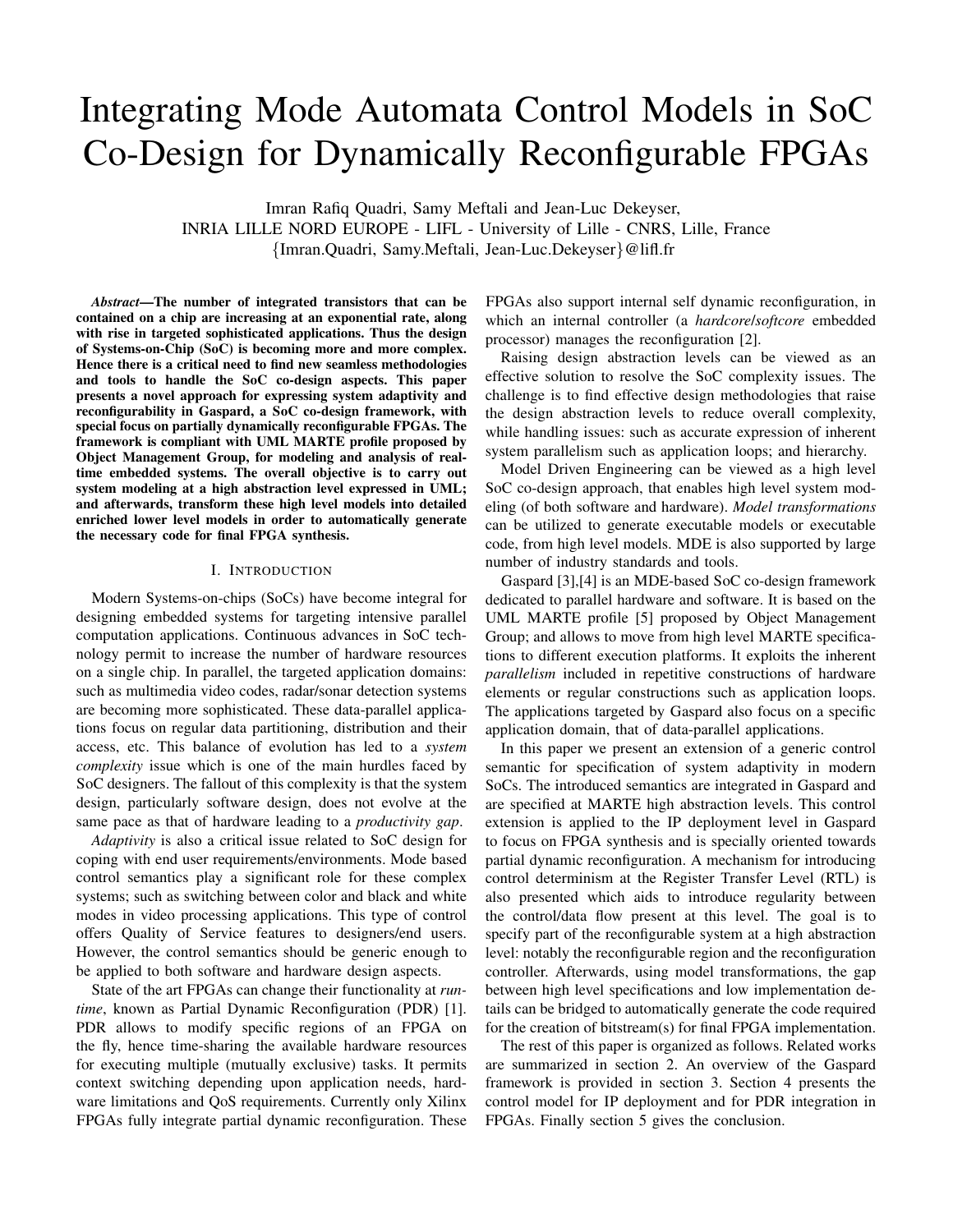#### II. RELATED WORKS

We partition the related works in three distinct parts. The first part summarizes concepts related to mode automata and their integration in Gaspard. The second part details the usage of UML for SoC Co-design, FPGA synthesis and PDR aspects. Finally we give some works related to PDR at the RTL level.

Mode automata [6] are based on the concept of *combination of formalisms*, similar to *multi-paradigms*, proposed to express data flow languages with different representative styles. They are used in synchronous domain for formal validation/verification purposes. Mode automata are primarily composed of *modes* and *transitions*, with each mode having the same interface. Equations can be specified in modes. Transitions are normally associated with conditions, to act as triggers. Mode automata can also be parallely or hierarchically composed, and adopt a state based approach. An initial version of mode automata based control for Gaspard has been proposed in [7], for expressing dynamic adaptivity features at Gaspard application specification level. However, unlike traditional mode automata, the control and data computations are specified independently, allowing a clear distinction between the two flows. Extensions to this work have been proposed in [8],[9] and address hierarchical and parallel compositions.

A Simulink-based graphical MPSoC design approach is presented in [10], but lacks MDE concepts. In contrast, [11] integrates MDE for design of a Software-Defined Radio, but only pure UML specifications are used. Milan [12] is another MDE-based SoC co-design project, but lacks MARTE integration. Mopcom [13] integrates MDE and MARTE and is able to carry out FPGA synthesis, but does not consider PDR aspects. In [14], a SynDEx based design flow is presented to manage dynamic reconfiguration in FPGAs, but does not integrates MDE concepts. Similarly [15] present a high level synthesis flow for PDR, but does not take MDE into account. While works such as [16] and [17] focus on generating VHDL from UML state machines, they are not capable of managing high performance data intensive applications.

In PDR domain, Xilinx initially proposed two design flows, which were not very effective leading to new alternatives. An effective modular approach for 2-D reconfigurable modules was presented in [18]. [19] implemented 1-D modular reconfiguration using a horizontal slice based bus macro in order to connect the static and partial regions. They followed by placing arbitrary 2-dimensional rectangular shaped modules using routing primitives [20]. This approach has been further refined in [21]. In 2006, Xilinx introduced the *Early Access Partial Reconfiguration Design Flow* [22] that integrated concepts of [18] and [19]. Works such as [23] focus on implementing softcore internal configuration ports on Xilinx FPGAs such as Spartan-3, that do not have the hardware Internal Configuration Access Port (ICAP) reconfigurable core, for implementing PDR. Works such as [24],[25] illustrate usage of customized ICAPs. Finally in works such as [26], the ICAP reconfigurable core is connected with Network on chips (NoCs) based FPGAs.

While there exists lots of related tools and works; we have detailed only few and have not given an exhaustive summary. To the best of our knowledge, only our methodology takes into account the following domains: SoC co-design and adaptivity features, data-parallel applications, control/data flow, MDE, UML MARTE profile and PDR for FPGAs; which is the novelty of our design framework.

#### III. GASPARD: MDE BASED SOC CO-DESIGN FRAMEWORK

Gaspard [3],[4] is a MDE based MARTE compliant SoC design framework, that allows rapid design and code generation with the aid of UML graphical tools and technologies such as Papyrus<sup>1</sup> and Eclipse Modeling Framework<sup>2</sup> (EMF).



Figure.1: An overview of the Gaspard framework

Figure.1 shows a global view of the Gaspard framework. In Gaspard, system co-modeling is carried out using the UML MARTE profile at high abstraction levels. Gaspard permits modeling of *software applications*, *hardware architectures*, their *allocations* (mapping of applications onto architectures) and IP *deployment* separately, but in a unique modeling environment. In Gaspard, models of software applications and hardware architectures can be defined concurrently and independently thus allowing a clear *separation of concerns* between the hardware/software models. While MARTE is suitable for modeling purposes, it lacks the means to move from high level modeling specifications to execution platforms. In order to bridge this gap, Gaspard introduces the notion of IP deployment that associates every elementary component, the building blocks of both the hardware and the application, to an implementation, thus facilitating IP reuse. Up till the deployment level, the integrated models are platform-independent.

<sup>1</sup>www.papyrusuml.org/

<sup>2</sup>www.eclipse.org/emf/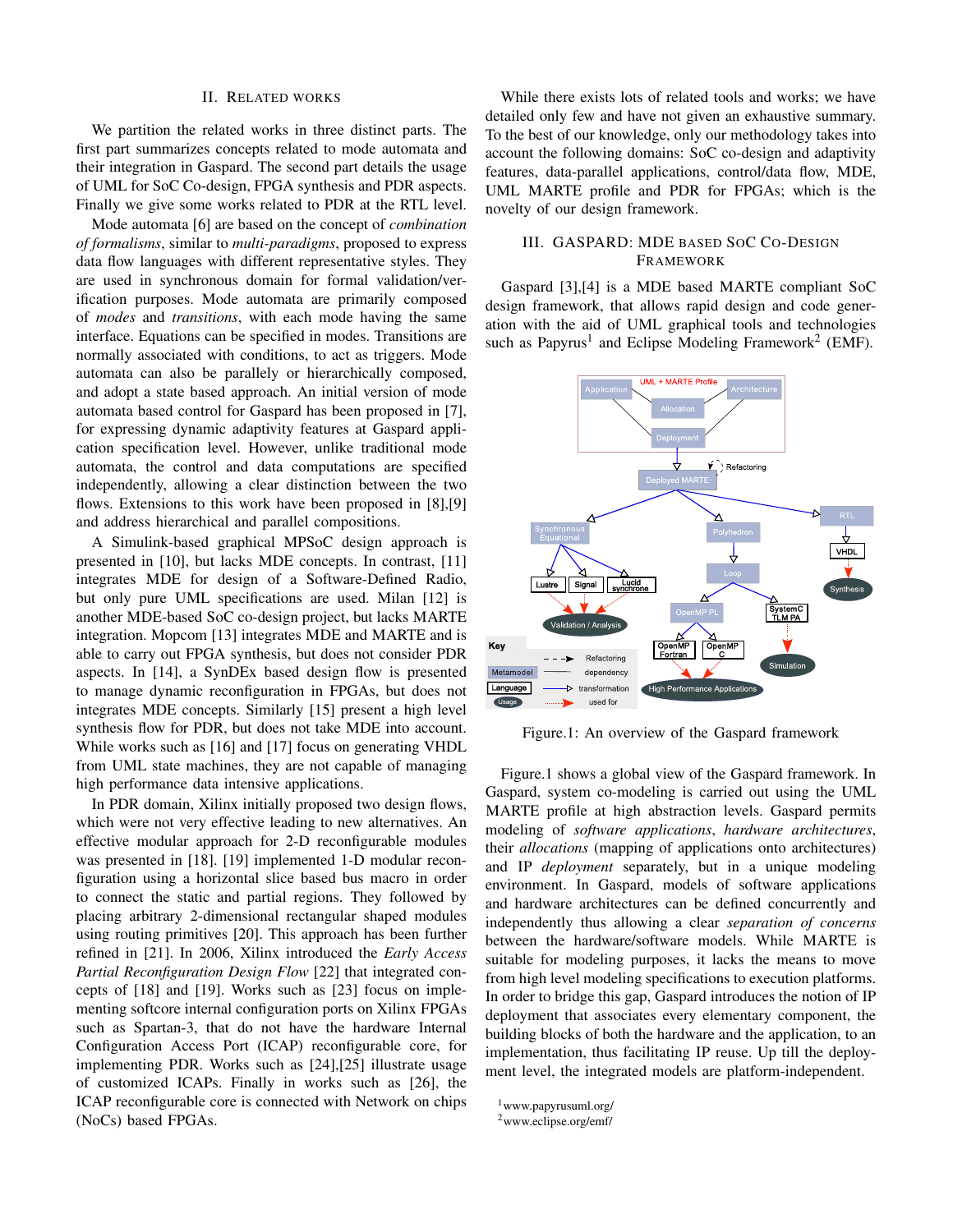In order to generate executable code to target different execution platforms such as FPGA synthesis [27], Gaspard adopts MDE *model transformations*, as shown in Figure.1. Model transformation chains allow to move from high abstraction levels to low enriched levels. Usually, the initial high level models contain only domain-specific concepts, while technological concepts are introduced seamlessly later on in the intermediate levels.

It should be observed that the transformation chains are currently unidirectional in nature. While existing RTL chain only generates synthesizable VHDL; in order to implement dynamic reconfiguration by usage of an embedded processor, the extended RTL chain must generate the state machine source code in C language as well. However, this future extension has not been illustrated in Figure.1.

#### *A. MARTE Repetitive structure modeling concepts*

Gaspard has also contributed in the development of the MARTE standard. One of the key MARTE packages, the *Repetitive Structure Modeling* (RSM) package has been inspired from Gaspard. Gaspard, and in turn RSM, is based on Array-OL [28] model of computation, that describes the *potential parallelism* in a system; and is dedicated to data intensive multidimensional signal processing. In Gaspard, data are manipulated and represented in the form of multidimensional arrays. RSM allows to describe the regularity of a system's structure and topology in a compact manner.

Gaspard utilizes RSM for modeling of complex regular hardware architectures (such as multiprocessor architectures) and parallel applications. For a software functionality, RSM allows to express both *data parallelism* and *task parallelism* effectively. A repetitive component expresses data parallelism in an application: in the form of sets of input and output patterns consumed and produced by the repetitions of the interior part. A hierarchical component can contain several parts. It defines complex functionalities in a modular way and provides a structural aspect of the application in order to express task parallelism. The shape of a pattern is described by means of a tiler connector, that describe the tiling of produced and consumed arrays. The reshape connector allows to represent complex link topologies in which the elements of a multidimensional array are redistributed in another array. An interrepetition dependency is used to specify an acyclic dependency among the repetitions of the same component, compared to a tiler, that describes the dependency between the repeated component and its owner component. Particularly, an interrepetion dependency specification leads to the sequential execution of repetitions. A defaultlink provides a default value for repetitions linked with an interrepetion dependency, when the source of dependency is absent.

#### *B. Gaspard control modeling semantics*

We first recall the basic control semantics present in Gaspard. Several basic control concepts, such as Mode Switch and State Graphs are initially presented. Afterwards, a simple composition of these concepts, which builds the mode

automata, is presented. The notion of exclusion among modes in mode automata permits to separate different computations.

$$
m \begin{array}{c|c}\n & \text{Mode switch} \\
m \begin{array}{c|c}\n & \text{M}_1 & \text{M}_2 & \text{M}_3 \\
\hline\n & \text{Mode}_3 & \text{O}_4\n\end{array}\n\end{array}
$$

Figure.2: Example of a mode switch containing several modes  $M_1, M_2, ..., M_n$  (i.e. the window tabs).

*1) Mode switch and modes:* A mode switch must contain *at least* more than one mode. It offers a context switch functionality that chooses execution of one single mode, among several alternative present modes [7]. The mode switch in Figure.2 shows the semantics of a mode switch, having a *window* with multiple tabs and interfaces. For instance, it has an *m* (mode value input) port as well as several  $i_d$  (data input) and  $o_d$  (data output) input/output ports. The switch between these modes is carried out according to the mode value received through *m*.

The distinct modes,  $M_1$ , ...,  $M_n$ , in a mode switch are defined by mode values:  $m_1$ , ...,  $m_n$ . The composition of a mode itself can be hierarchical or elementary in nature. A mode switch can transform the input data  $i_d$  into the output data  $o_d$ . All modes have the same interface (i.e.,  $i_d$  and  $o_d$  ports). A mode is activated when it receives a mode value  $m_k$  by the mode switch via  $m$ . For any received mode value  $m_k$ , the mode is executed exclusively. It should be noted that only mode value ports, i.e., *m*; are compulsory for creation of a mode switch, as shown in Figure.2. Thus other type of ports (such as input/output data ports) are represented with dashed lines.



Figure.3: Illustration of a state graph in Gaspard

*2) State graphs:* A state graph in Gaspard as presented in Figure.3, is similar to state charts [29], used for modeling of system behavior via a state-based approach. It can be described as a graphical representation of transition functions [8]. A state graph is constructed of a set of vertices, called *states*. A state connects with other states through directed edges which are called *transitions*. Transitions can have conditions depending upon some events or Boolean expressions. A transition is triggered when its associated condition is met. A special label *all*, on a transition outgoing from state *s*, indicates any other events that do not satisfy the conditions on other outgoing transitions from *s*. Each state is linked to some mode value specifications that provide mode values for the state.

*3) Composition of mode switch and state graph:* Once mode switches and state graphs are conceptualized, a MACRO component can be used to compose them together. The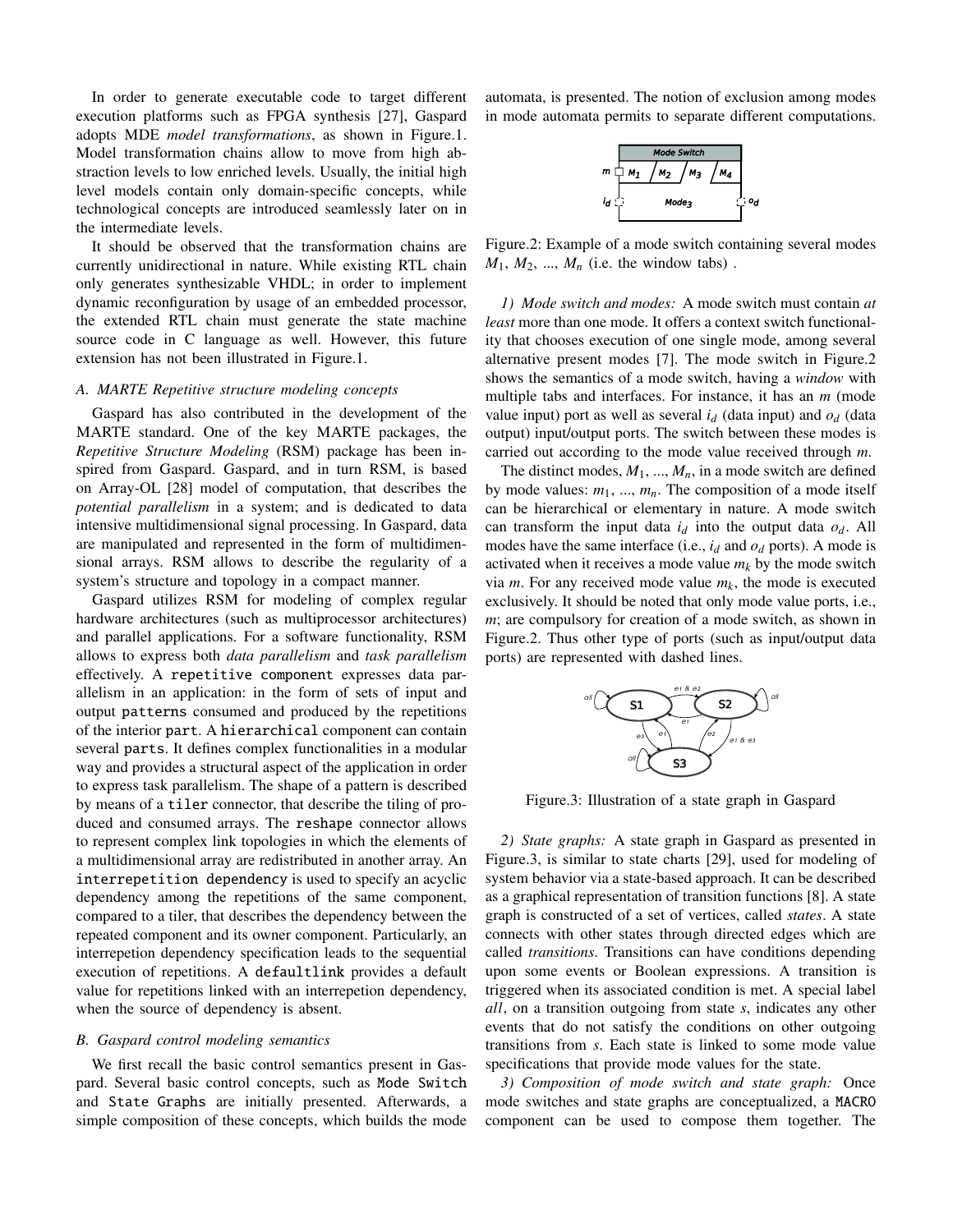macro in Figure.4 illustrates one possible composition. The components Gaspard State Graph and Mode Switch Component are associated with state graphs and mode switches respectively. In the macro, the Gaspard state graph produces a mode value (or a set of mode values) associated with the current executing state and sends the value(s) to the mode switch component which switches the modes accordingly. Some data dependencies (or connections) between these components are not always necessary, for example, data dependency between  $I_d$  and  $i_d$ . They are drawn with dashed lines in Figure.4. The illustrated figure is used as a basic composition, however, other variations are also possible, for instance, one Gaspard state graph can control several mode switch components.

Once the macro is constructed, it is possible to create a Gaspard Mode Automata (GMA). The Gaspard state graph acts as a state-based controller and the mode switch component achieves the mode switch function. Secondly, interrepetition dependency specifications should be specified for the macro when it is placed in a repetitive context. This is because a macro component represents a single transition between states. For continuous transitions similar to mode automata, the macro must be repeated. An interrepetition dependency enables continuous sequential execution and permits creation of a mode automata. An interrepetition dependency connects the repetitions of the macro structure and conveys the current state. Hence, it sends the target state of one repetition as the source state for the next repetition of the macro. The states and transitions of the automata are represented via the Gaspard state graph. The data computations inside a mode are set in the mode switch component. The detailed formal semantics related to Gaspard mode automata can be found in [8].



Figure.4: An example of the Gaspard mode automata integrated at the application level in our framework

#### *C. IP deployment in Gaspard*

The Gaspard IP deployment level allows one to select a specific IP for each elementary component of application or architecture, among several possible choices. The reason being: in SoC design, a functionality can be implemented in different manners. For example, an application functionality can either be optimized for a processor (written in C/C++), or implemented as a hardware accelerator using Hardware Description Languages. Hence the deployment level distinguishes between the hardware/software functionalities; and

allows to move from platform-independent high level models to platform-dependent models, for eventual implementation.

The concept of VirtualIP represents the functionality of a given elementary component, independently from the compilation target. For an elementary component *J*, it associates *J* with all its possible IPs. The desired IP(s) is (are) then selected by the SoC designer by linking it (them) to *J* via an implements dependency. Finally, the CodeFile concept determines the physical path related to the source code of an IP, along with required compilation options.



Figure.5: Deployment of an elementary component

Figure.5 and Figure.6 collectively represent the deployment level. The HuffmanCoding component is an elementary component of a typical Gaspard application (an H.263 codec in this case). At the deployment level, this component may have several possible implementation choices; either for the same execution platform (same abstraction level): in a given language, or for different ones. In the given example, the component can be simulated in SystemC or can be implemented as a hardware accelerator in an FPGA via VHDL. The implements dependency from the Huffman-VHDL component to the HuffmanCoding represents the targeted implementation choice/execution platform.



Figure.6: Linking a CodeFile to an IP

A limitation of the deployment level is that for final compilation for code generation, an elementary component can be linked to *only one* IP. This drawback does not effect platforms where system adaptivity in not concerned, however in the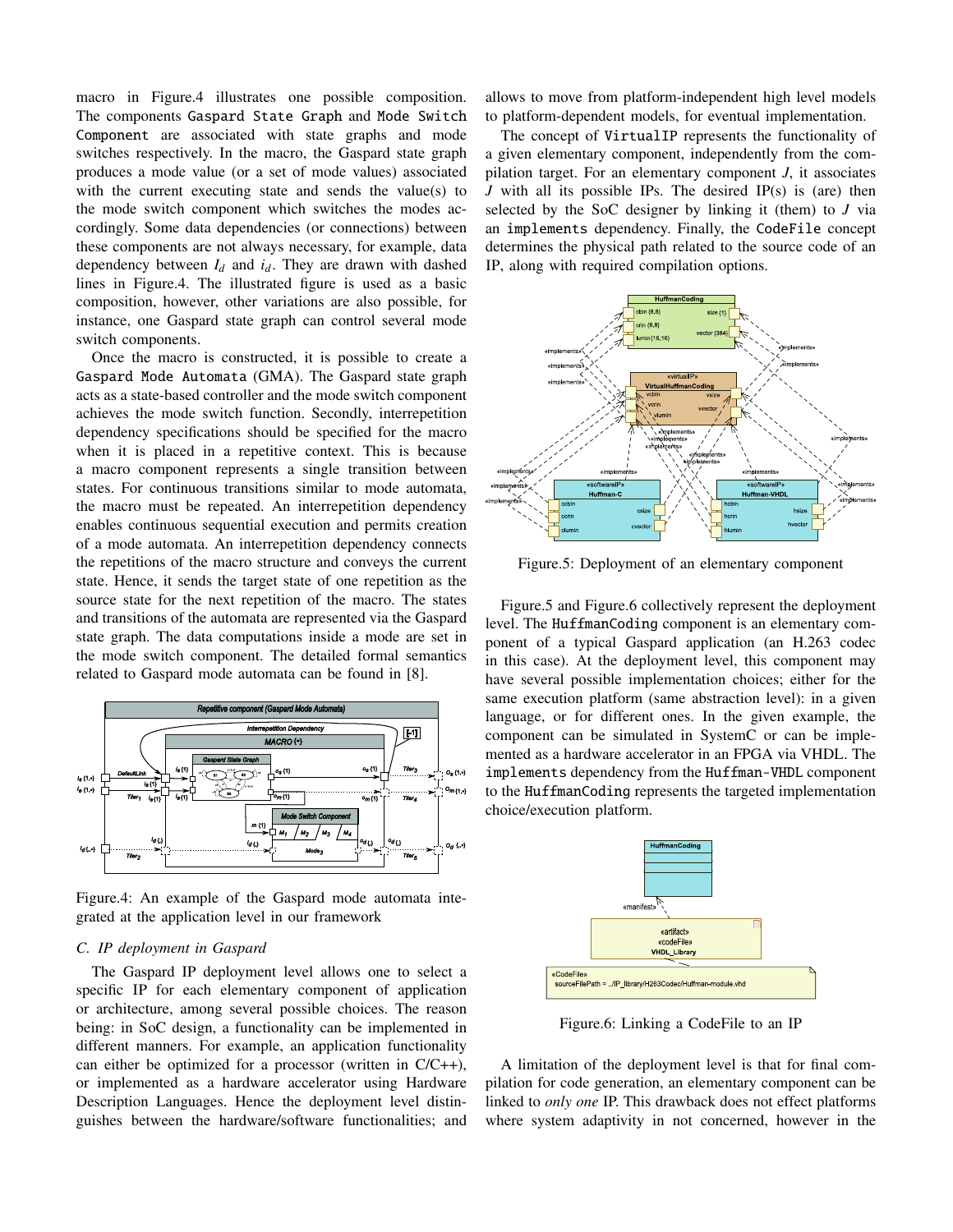case of dynamically reconfigurable FPGAs, this issue must be addressed. The deployment level is thus extended to integrate reconfiguration aspects which are presented later in the paper.

#### IV. INTEGRATING PDR ASPECTS IN GASPARD: ADDING CONTROL EXTENSIONS AT IP DEPLOYMENT LEVEL

For implementing PDR, an embedded reconfiguration controller has two functionalities: one responsible for communicating with the FPGA ICAP reconfigurable core; and a state machine for switching between the configurations. The first functionality is written manually due to some low level RTL details which cannot be expressed via a modeling approach; and is treated as a macro. The control model introduced at the deployment level is used to generate the second functionality automatically via model transformations. Finally the two parts can be used to implement PDR in an FPGA that can be divided into several static/reconfigurable regions.

In our works, the application being modeled at the high abstraction levels in transformed into a hardware functionality, i.e., a hardware accelerator, by means of the model transformations [27]. This hardware accelerator is treated as a reconfigurable region at the RTL level. A reconfigurable region can have several implementations, with each having the same interface, and can be viewed as a mode switch component with different modes. We now explain the control model at the deployment level. We first summarize the extended version of the deployment that determines the implementations linked to the reconfigurable region, followed by the deployment control model that is responsible for generating the controller.

#### *A. Introduction of "Configurations" at the deployment level*



Figure.7: Extended Gaspard deployment level

Currently, an elementary component can be linked to only one IP among the different available choices (if any). Thus the result of the application/architecture (or their mapping onto each other) is a static one. This collective composition is called a *Configuration*. The current RTL level model transformations only permit to generate one hardware accelerator (one configuration) for final FPGA implementation.

Adopting control in deployment allows to create several configurations for final FPGA implementation. Each configuration is defined as a collection of different IPs, with each IP linked to its respective elementary component. Thus, a new stereotype ConfigurationInfo (as illustrated in Figure.7) is introduced, that is added to the implements dependency associating an IP with its corresponding elementary component. A ConfigurationNumber attribute related to this stereotype allows the designer to link, a particular IP of an elementary component, with a desired final configuration.



Figure.8: Deploying a Gaspard application having three elementary components

An elementary component can also be linked to the same IP in different configurations. This point is related to the semantics of FPGA partial bitstreams which support *glitchless dynamic reconfiguration*. If a configuration bit holds the same value before/after reconfiguration, the resource controlled by that bit does not experience any loss in its operation. If the same IP for an elementary component is used in several configurations, that IP is not swapped during reconfiguration. Hence, it is possible to link several IPs to a corresponding elementary component; each link specifying a unique configuration. Also, for any *n* number of configurations, with each having *m* elementary components, each elementary component of a configuration must have *at least* one IP. This enables successful creation of a complete configuration.

Finally, two enumerations, Modes and States are created. The first contains the mode values related to all possible configurations; while the second contains the states of the Gaspard state graph. With information provided in deployment and model transformations, each state (configuration) is linked to its respective IPs. Each state also has an associated Boolean flag (with a default value of 0). A value of 1 specified by the designer indicates that this state is chosen as the initial state/configuration for the Gaspard state graph. This information is then sent onto the control concept modeled in the second phase of deployment using the model transformations. Figure.7 illustrates the extended version of the deployment related to a generic elementary component while omitting the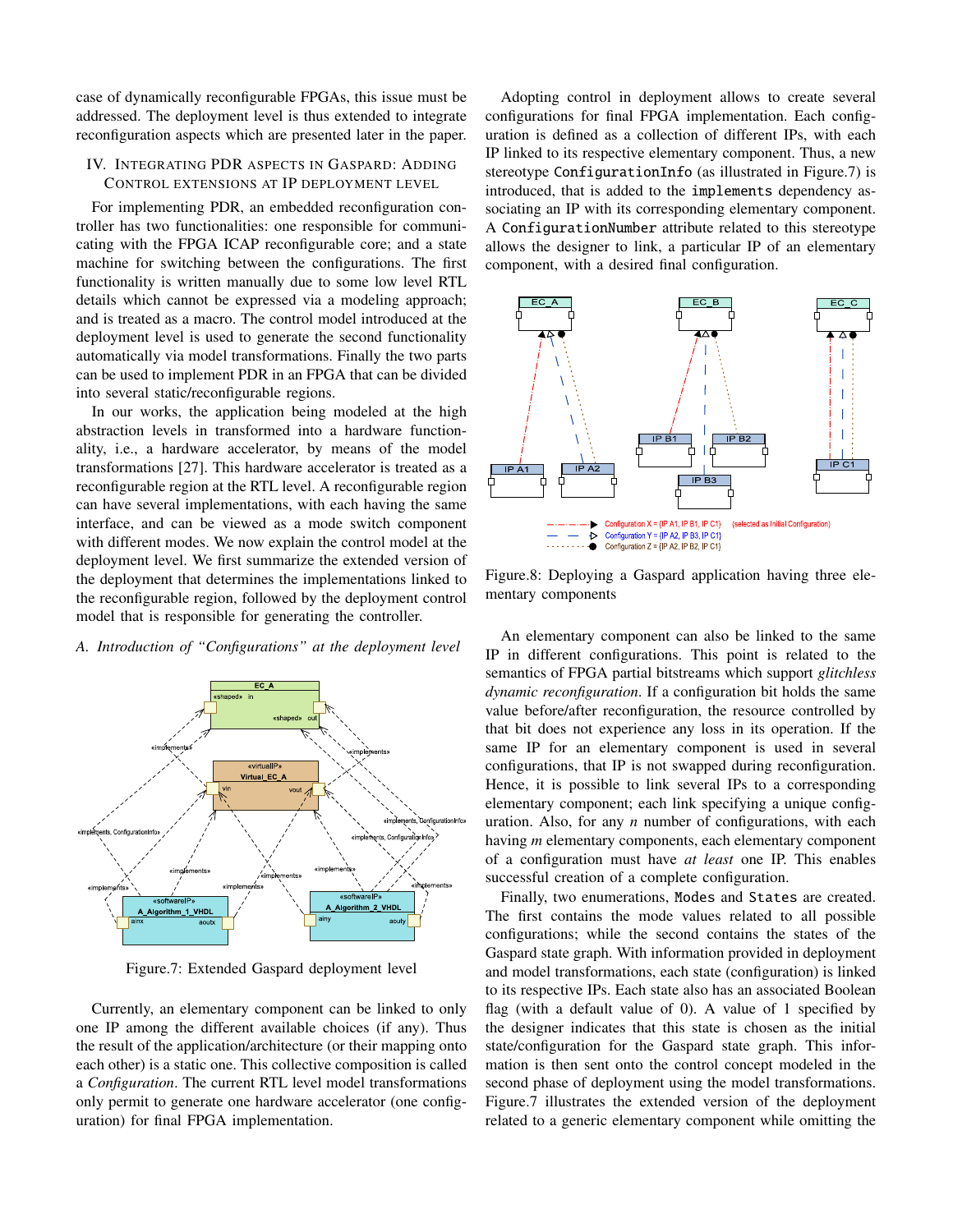enumerations; and Figure.8 represents an abstract overview of the deployment semantics.

By modifying the RTL level model transformations, it is possible to generate different hardware accelerators (different configurations). Once the configurations are created, each is viewed as a source for a partial bitstream. Each partial bitstream signifies a unique implementation for a reconfigurable hardware accelerator, connected to an embedded controller. While this extension allows to create different configurations, the state machine part of the controller is created manually. For automatic generation of this functionality, the deployment extensions are inadequate. We then use the existing Gaspard control concepts to solve these issues.

#### *B. Introducing control model at the deployment level*

The first point is related to the nature of modes in a mode switch component. For a mode switch component at the application level control model, each mode is an instance of an application *component* that can be either elementary, repetitive or hierarchical in nature. However, at the deployment level, a mode switch component is related to an elementary component and contains, all the related IPs as its modes.

As explained in section III.B, only the input mode ports are necessary for the creation of a mode switch component. In control model at application level, the related data flow is represented via data input/output ports. However as control model at the deployment level is concerned with behavioral semantics and not structural ones, the data flow is not explicitly expressed. For all IPs linked to an elementary component, their input/output data flow values are equivalent to that of the elementary component. Model transformations are capable to link ports of each of the IPs in a mode switch component to the corresponding elementary component. This version of a mode switch component is termed as a Deployed Mode Switch Component. We apply a condition that for the construction of a deployed mode switch component, the corresponding elementary component *must have more than one* available IP.

Another difference in the deployment control model is related to the modeling of the collaborations associated with a deployed mode switch component, for expressing its behavior. Compared to application level control model collaborations, the delegate connectors are absent between the interior parts of the deployment level collaborations due to absence of data flow [9]. Given a Gaspard state graph *Q* and a mode switch component *P*, the name of an associated collaboration corresponds to a mode value associated with a state of *Q* and defines the activity of *P* upon receiving that particular mode value. Figure.9 illustrates a deployed mode switch component and its corresponding collaborations. As a deployed mode switch component relates to only one elementary component; and an application (or architecture) can have several; this requires the creation of several deployed mode switch components being controlled by a single Gaspard state graph. The modified Gaspard state graph is termed as a Deployed Gaspard State Graph.



Figure.9: The Deployed Mode Switch Component DMSC EC A related to the elementary component EC A

Each of the deployed mode switch components receives the array of mode values and observes its own related mode values: the name of the related collaborations which are defined in the Modes enumeration. If a mode value in the array matches the mode value associated with a deployed mode switch component, it switches to the corresponding mode. However, if there is no match, it remains inactive. Once the deployed Gaspard state graph and the deployed mode switches are constructed, they are placed inside a composition called a Deployed MACRO. This composition is then placed in a repetition component to construct a Deployment Level Mode Automata. An interrepetition dependency and a defaultlink are utilized to make this mode automata equivalent to a synchronous mode automata.

In the special case when an elementary component only has one available IP to be included in all the possible configurations, it has no corresponding deployed mode switch component or DMSC. In that case, the deployed state graph and the constructed DMSCs are placed in a composition called a Deployed Composition. Afterwards, the single IP belonging to the related EC is placed with this composition in the Deployed MACRO component. Subsequently, normal composition of DMA is carried out. A DMSC illustrates a *choice* related to the different present modes. In case of no alternatives, it is not necessary to create the DMSC. Figure.10 represents the corresponding deployment level mode automata for the example present in Figure.8. As each of the three configurations contain the single IP C1 for the elementary component EC C, this IP will always be present in the final composition of any configuration irrespective of the changes in events and the respective states.

For mode automata at application level, its initial state is given by an application component that has input event ports and an output state port. Initially some events are generated and taken as input by that component in order to produce the initiate state. After that, the application component remains inactive due to the absence of the events arriving on its input ports. However, for deployment level mode automata, no structural information about application level is present except the information related to elementary components. Thus the initial state related to the deployed Gaspard state graph cannot be determined explicitly.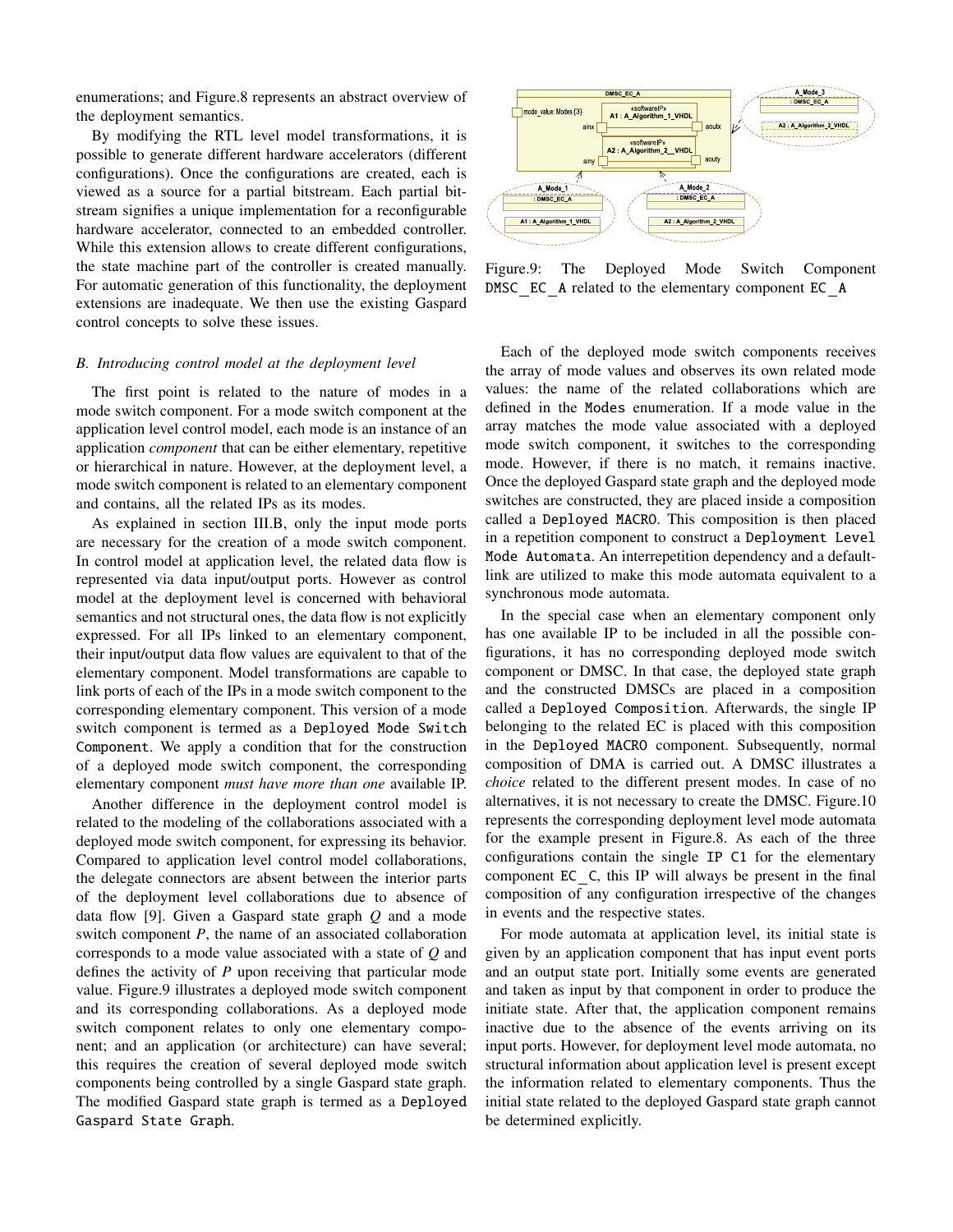We thus introduce an internal component in the deployment level control model, responsible for relaying the initial state of the deployed Gaspard state graph or DGSG. This component is termed as a InitialStateComponent and contains a single output port of the enumerated States type with a shape value of  $\{1\}$ . This output port provides the user defined initial state of the deployed Gaspard state graph. Once a transition to another state occurs, the interrepetition dependency allows to provide the information about the previous state; and the target state is treated as the source state for the subsequent transition of the deployed Gaspard state graph.



Figure.10: An abstract overview of the Deployment Level Mode Automata

It is also necessary to address the issue related to the arrival of incoming events in the deployment level mode automata shown in Figure.10. In control model at the application level, the events are either produced randomly in the application itself due to an elementary component or taken as input from the external environment (for example user defined stimuli). But for mode automata at deployment level, the incoming events need to be linked directly to this level. At the RTL level, these events are considered as the non deterministic user specified inputs taken by means of a UART interface present in the reconfigurable system. A set of options is given to the user for configuration selection. These options are treated as input events. The user can thus choose among the different modeled configurations, depending upon different QoS criteria such as reconfiguration time and consumed FPGA resources via a Design Space Exploration (DSE) strategy.

To link the user specified inputs, or events, to the deployment level, the mode automata is modeled with *n* number of event ports, *n* being the number of possible configurations. Each event port has a shape value of  $\{1, *\}$ . The first dimension of this shape value indicates that only one event value arrives at a particular instant of time, while the second dimension indicates a temporal infinite repetition. These event ports are of the type Boolean. The event values serve to cause a transition in the deployment level mode automata.

The input event ports of the deployment level mode automata are not linked to any higher abstraction level of the application, but via model transformations, at the RTL level, are in fact taken as the input ports (those related to receiving UART signals) of the embedded processor. This

processor is actually present in the processor sub system, of the highest hierarchical entity (i.e. top.vhd) of the PDR system. Figure.10 shows a complete overview of the deployment level control model, taking into account all the possible scenarios of elementary components and associated IPs.

#### *C. Integrating event observer at the RTL level*

As elaborated in the precedent section, the control events in our scenario are generally non deterministic in nature and depend upon the user input, while data computations are deterministic and arrive in a regular manner as per Gaspard semantics. Hence we need to create *regularity* between the control/data flows. The notion of an EventObserver is thus introduced at the RTL level in the highest hierarchical PDR system entity. This concept is not introduced at MARTE modeling level in order to distance the designer from event management details. Figure.11 shows an abstract overview of the top level entity of our PDR system. It should be reminded that the reconfigurable region, the corresponding implementations and the reconfigurable controller are generated via high level MARTE modeling.



Figure.11: A global overview of the our PDR system

The EventObserver consumes user inputs arriving at irregular time intervals and produces events at regular time intervals for the deployed Gaspard state graph. This component has input and output event ports EventIn and EventOut respectively, as well as the Clk and Rst ports for clock and reset signals. The EventIn port is connected to the top level UART Rx input port while the EventOut port is connected to the processor's UART Rx input port. An extract of the algorithm related to the EventObserver is presented below using an informal semantic:

| Sensitivity List (Clk, Event)          |  |
|----------------------------------------|--|
| <b>if</b> Clk is TRUE and Event then   |  |
| $EventOut = Event:$                    |  |
| else if Clk is TRUE and not Event then |  |
| EventOut $=$ Default Value;            |  |
| end if                                 |  |

The user input may arrive irregularly at any instant of time, where as an event value is need at each instant of time *t*. The EventObserver listens on its input port, and at each rise of clock, determines if an event is present or not. In the first case, the event is sent to the processor subsystem and in turn